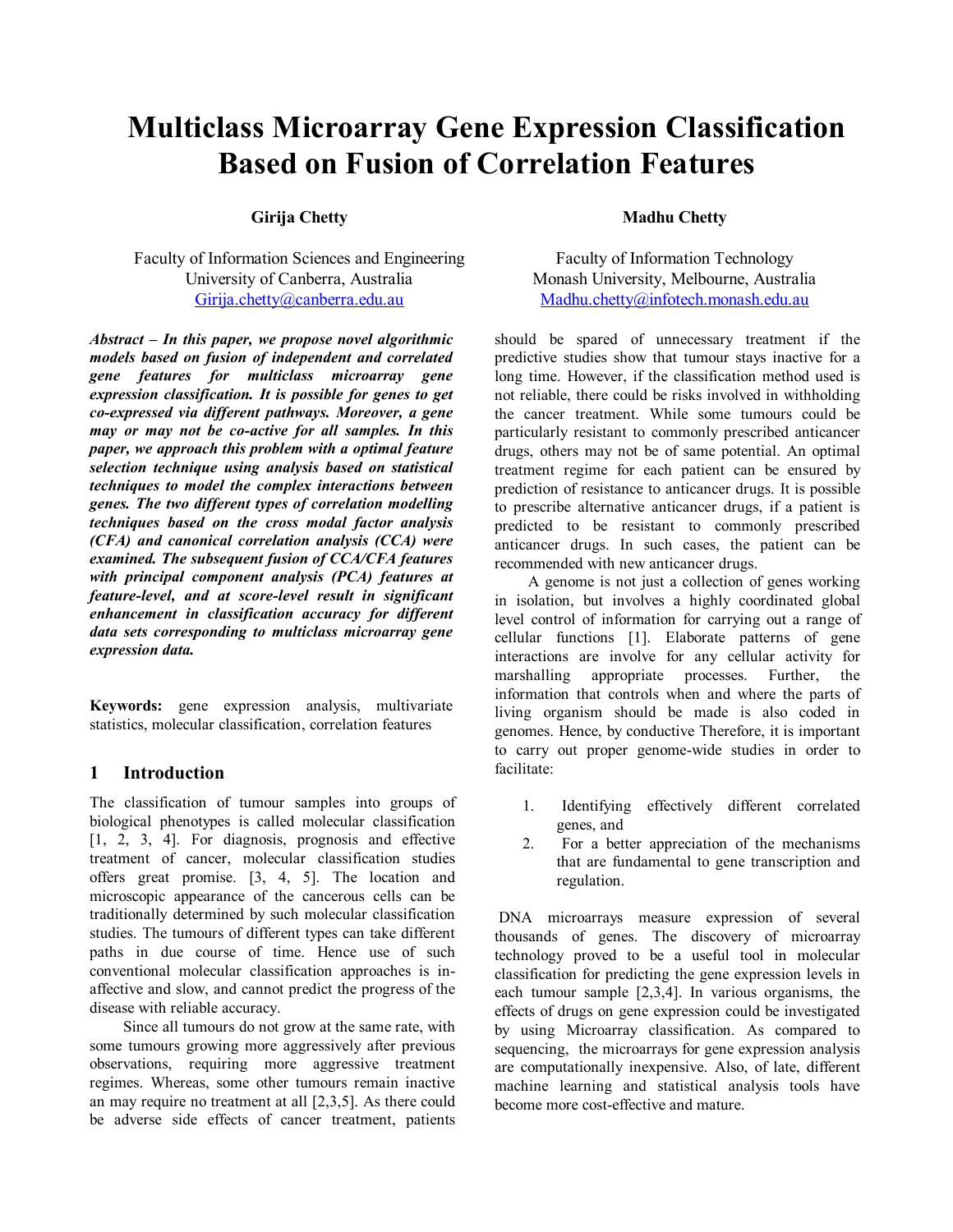However, when the data is noisy and contains artefacts, gene prediction from microarrays could be inaffective Further, another problem is large feature dimensions and small sample size, resulting in statistical errors and search space that is too large.

 Use of certain feature selection techniques can address the problem of high feature dimensions and small sample sizes [1,2]. Feature selection techniques play an important role in reduction of noise and computational costs for a using microarray data for gene expression based tissue classification. However, for multiclass microarray datasets, existing feature selection techniques have not resulted in either improvement in accuracy and reduction in noise. This is because many conventional feature selection algorithms do not model feature dependencies and complex gene interactions, leading to overly optimistic estimates of accuracy.

In fact, majority of genes are irrelevant and do not supply useful information in distinguishing different class samples  $[2, 3, 4, 5]$ ). Hence including them to the reduced feature set or predictor set may not increase the accuracy of microarray classification, particularly for multiclass scenarios. They could increase the classifier complexity, and can lead to increase in classifier noise and reduction in classifier accuracy.

# **2 Optimal Feature Selection Techniques**

An optimal subset of features can be determined by employing certain feature selection techniques. These techniques try to find an optimal subset of features, S, from an overall set of N features, resulting in best classification accuracy. This reduced optimal feature subset can be called as the predictor set,  $|S|$  and in general as much lower dimension as compared to overall set  $(S \ll N)$ . Use of good feature selection techniques can lead to several benefits, such as [2, 3, 10, 11]:

- (a) A better insight of data and selected feature sets that affect the phenotypes of the samples.
- (b) A reduction in classifier complexity, noise and over fitting.

 Classification of membership of the sample (i.e. observed state of the sample) can be done by identifying the members of the predictor set which in turn indicate the genes involved in biological pathways. Such an information finds great use in the field of pharmacological gene therapy, where drugs are designed to target specific genes, for achieving the desired biological state (e.g., from highly aggressive tumour to less aggressive tumour).

 Use of different feature selection techniques to extract an optimal predictor set is reported in several

seminal research works [2, 12, 13, 14]. The authors in some of these works proposed certain commonly used correlation based criteria such as relevance and redundancy, for forming the predictor sets. The authors in [2] used a third criterion called differential prioritization criterion was used for addressing multiclass scenarios, which is based on assigning higher priority to maximizing relevance as compared to minimizing redundancy.

 Another measure called the degree of differential prioritization (DDP) measure was proposed by authors in [2] to establish an optimal balance between relevance and redundancy for the multiclass micro-array gene expression classification problem [2]. This measure was used for assigning higher importance to minimizing redundancy as the number of classes increase. For example, for achieving higher accuracy. minimizing redundancy in a 14-class problem can be considered more important than minimizing redundancy in a two-class problem,

 Another measure called "ant redundancy" was proposed in [2] , which was used in conjunction with DDP measure leading to an unique ability to differentially prioritize the optimization of relevance against redundancy (and vice versa), resulting in optimal accuracy for multiclass microarray data analysis problem. However, none of the reported works including [2], considered feature dependencies or complex gene interactions in extracting the predictor set. Hence, overly optimistic results were achieved for joint DDPantiredundancy, though it was possible to get a good insight into the multiclass problem.

 For the research work reported in this paper, we propose novel algorithmic models for feature selection for extracting the predictor set based on correlation features, Further, we propose a fusion protocol for combining proposed correlation features with traditional PCA features at different levels (feature-level and score-level) to enhance the robustness of the correlation features. The proposed algorithmic models were evaluated with several Multiclass Microarray gene expression datasets, and showed a significant reduction in dimensionality and the deviation error, and n improvement in classification accuracy. The rest of the paper is organized as follows. Next Section describes algorithmic models for modeling the feature dependencies based on correlation features. Section 4 describes the details of the experiments carried out for an evaluation of the proposed correlation features for different multiclass datasets. Section 5 presents some conclusions from this study and plan for further work.

# **3 Correlation Models**

We examine two different correlation modeling techniques based on multivariate statistical analysis techniques: Canonical Correlation Analysis (CCA) and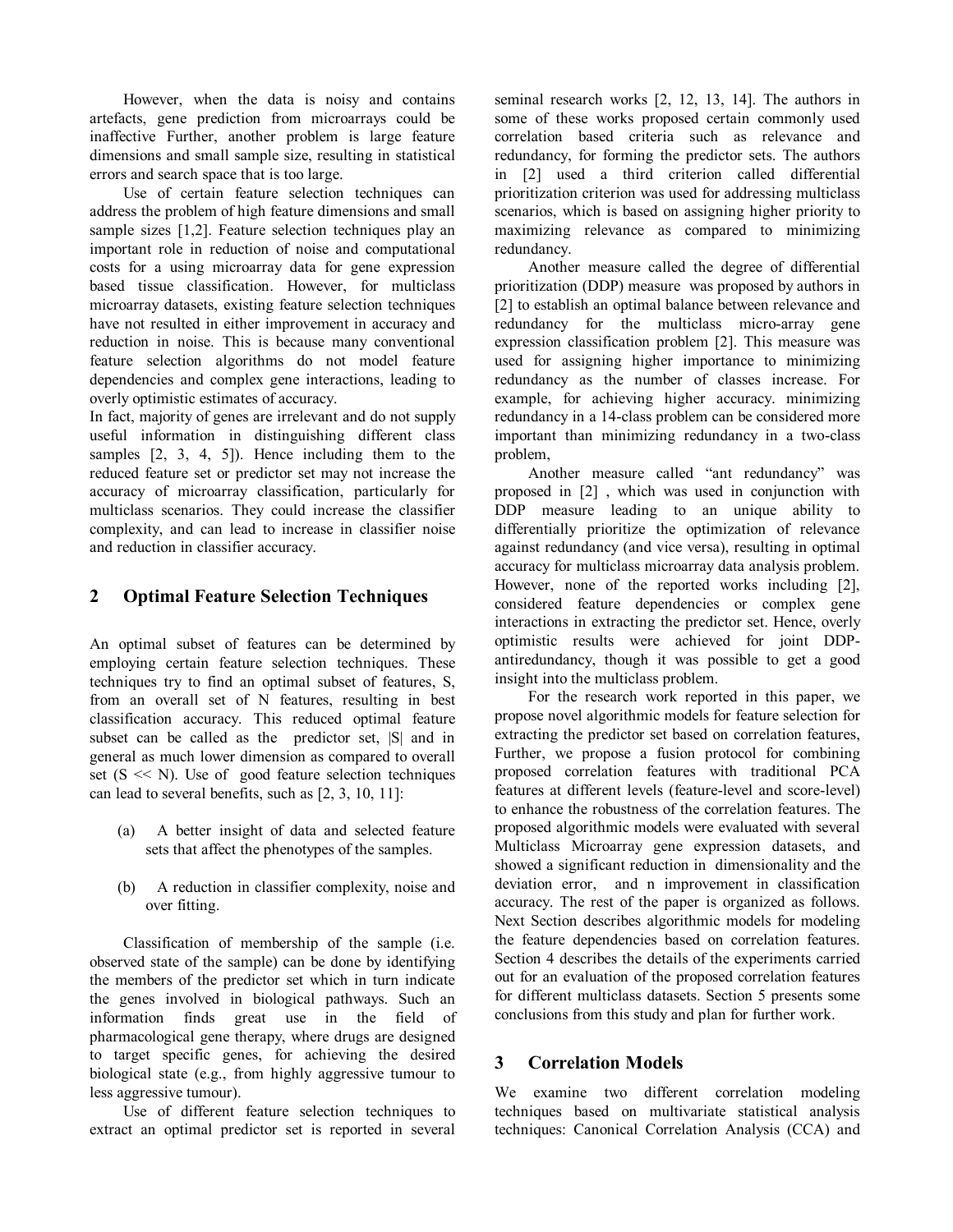Cross modal factor analysis (CFA). Our contribution in this paper is to show that CCA/CFA features can be used to extract the optimal predictor set that take into consideration feature dependencies between different genes. These methods search for commonalities in data sources or statistical dependencies between different genes. They can best represent or identify the coupled patterns between the features of the two different subsets.

One can use the following optimization criteria for obtaining the optimal transformations for the CFA technique: Assuming two subsets of features have been used for constructing two mean-centered matrices X and Y, orthogonal transformation matrices A and B that can minimise the expression can be shown as:

$$
\big\|XA - YB\big\|_F^2
$$

where  $A^T A = I$  and  $B^T B = I$ .

 $\mathcal{M}\big\|_F$  denotes the Frobenius norm of the matrix M and can be expressed as:

(1)

$$
||M||_F = \left(\sum_i \sum_j |m_{ij}|^2\right)^{1/2}
$$
 (2)

The matrices *A* and *B* in Equation (1) define two orthogonal sub spaces where coupled data in *X* and *Y* can be projected as close to each other as possible.

Since we have:

$$
||XA - YB||_F^2 =
$$
  

$$
trace((XA - XB).(YA - YB)^T)
$$

$$
=trace\left(\begin{array}{c}XAA^TX^T+YBB^TY^T\\ -XAB^TY^T-YBA^TX^T\end{array}\right)
$$

$$
= trace\left(\begin{array}{c}(XX^T) + trace(YY^T)\\ - 2 \cdot trace(XAB^TY^T)\end{array}\right)
$$

(3)

where the trace of a matrix can be expressed as the sum of the diagonal elements. It can be observed that matrices A and B which maximise trace  $(XAB^T Y^T)$  will minimise the equation above. We can show that such matrices are represented by:

$$
\begin{cases}\nA = S_{xy} \\
B = D_{xy}\n\end{cases}
$$

where

$$
X^T Y = S_{xy} \cdot V_{xy} \cdot D_{xy}
$$
\n<sup>(4)</sup>

Once the optimal transformation matrices A and B are determined as in Equation (4), the transformed version of X and Y can be calculated as follows:

$$
\begin{cases} \widetilde{X} = X \cdot A \\ \widetilde{Y} = Y \cdot B \end{cases}
$$
\n(5)

The coupled relationships between the two feature subsets can be represented by corresponding vectors in  $\tilde{X}$  and  $\widetilde{Y}$ . One can find the first and most important *k* corresponding vectors in  $\tilde{X}$  and  $\tilde{Y}$  using conventional Pearson correlation or mutual information calculation [15], facilitating the principal coupled patterns in much lower dimensions to be preserved. The CFA technique thus provides two advantages: reduction in feature dimension, as well as feature selection capability.

A different optimization technique is used for Canonical Correlation Analysis (CCA) method. For the CCA method, the transformation matrices A and B are obtained by maximising the correlation between XA and XB, instead of minimizing the projected distance Following mathematic formulation can be used to describe this technique.

The two matrices A and B can be obtained from two mean centred matrices X and Y such that:

 $= diag(\lambda_1, \cdots \lambda_i, \cdots, \lambda_l)$  $correlation(XA, XB) = correlation(\widetilde{X}, \widetilde{Y})$ 

Where

$$
\widetilde{X} = Y \cdot B,
$$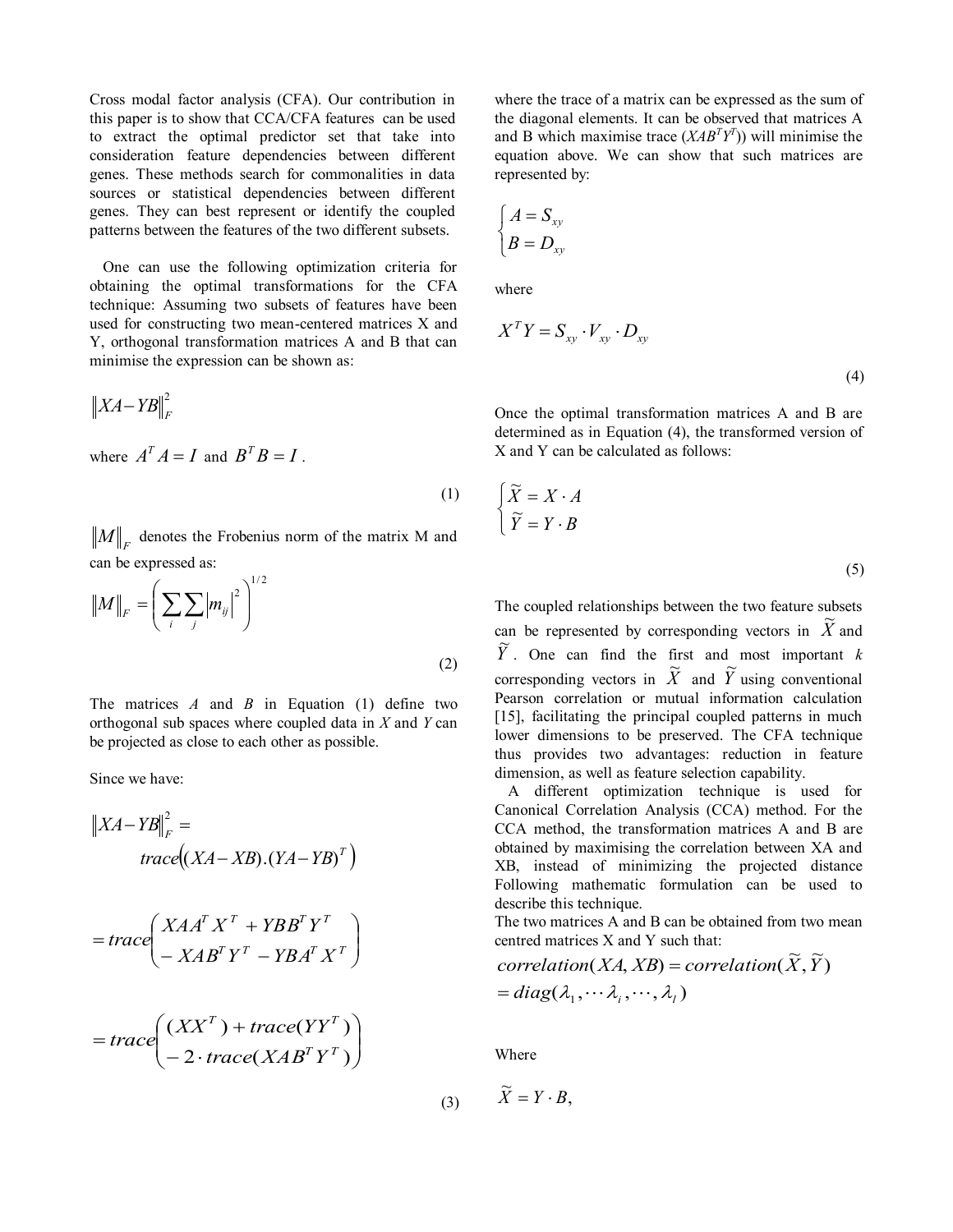and

$$
1 \geq \lambda_1 \geq, \cdots, \lambda_i, \cdots, \geq \lambda_i \geq 0,
$$
\n
$$
(6)
$$

The largest possible correlation between the  $i^{th}$  translated First target possible correlation occurs in  $\tilde{X}$  and  $\tilde{Y}$  is represented by  $\lambda_i$ . Additional norm and orthogonal constraints can be used to solve the above problem with CCA technique as described below:

$$
E\left\{ \widetilde{X}^{T}\cdot\widetilde{X}\right\} =I
$$

and

$$
E\left\{\widetilde{Y}\cdot\widetilde{Y}\right\}=I
$$
\n(7)

In CCA, *A* and *B* are calculated as follows:

$$
A=\sum\nolimits_{xx}^{-1/2}S_K
$$

and

$$
B=\sum_{yy}^{-1/2}.D_K
$$

where

$$
\sum_{xx} = E\{X^T X\},\
$$

$$
\sum_{yy} = E\{Y^T Y\},\
$$

$$
\sum_{xy} = E\{X^T Y\}
$$

and

$$
L = \sum_{xx}^{-1/2} \sum_{xy} \sum_{yy}^{-1/2} = S_K . V_K . D_K^T
$$
\n(8)

 The optimal feature sets using the proposed CCA or CFA technique are used as the predictor set for performing the classification experiments for multiclass microarray datasets. The size of the predictor set should be such that the most of the shared variation is preserved, and yet over fitting can be avoided. One can use a sophisticated optimization criteria for finding the optimal

dimensionality of the predictor set. However, we found that an empirical and experimental approach was quite satisfactory. This is due to the reason, that the first few CCA or CFA components normally contain most of the reliable shared variation among the data sets. The last components usually represents noise, and can be dropped conveniently. Next Section describes the details of classification experiments with the proposed correlation features and their subsequent fusion with PCA features.

#### **4 Experimental Details**

The classification experiments for evaluation of proposed correlation features involved used of five different multiclass microarray datasets. Also, for baseline comparison, all classification experiments involved used of predictor set obtained using principal component analysis, one of the conventional multivariate analysis technique for reducing the dimensionality of feature vectors [2, 15]. The five different microarray datasets used for benchmarking were:

- The AML/ALL dataset [14], containing 3 subtypes of leukemia: AML, B-cell and T-cell ALL.
- The MLL dataset [13], which contains 3 subtypes of leukemia: ALL, MLL and AML.
- The PDL dataset [10], consisting of 6 classes, each class representing a diagnostic group of childhood leukemia.
- The SRBC dataset [11] comprising 4 subtypes of small, round, blue cell tumors (SRBCTs).
- The Lung dataset [12], which is a 5-class dataset, with 4 classes as subtypes of lung cancer; and the fifth class consisting of normal samples.

The predictor set dimension used was from  $P = 2$  to  $P =$ *Pmax* . For a systematic evaluation, the dimensionality is increased progressively, one at a time. It was observed that this technique works quite well [2], and can be attributed to inherently superior modelling and dimensionality reduction capability of the proposed correlation features based on CCA or CFA technique.

All the classification experiments involved training and testing phases. The data was divided into 3 subsets: training, validation and testing. The validation data set was primarily for determining the size of the predictor set. A DAG-SVM classifier was used for all classification experiments [2]. The DAGSVM is an all-pairs SVMbased multi-classifier which uses substantially less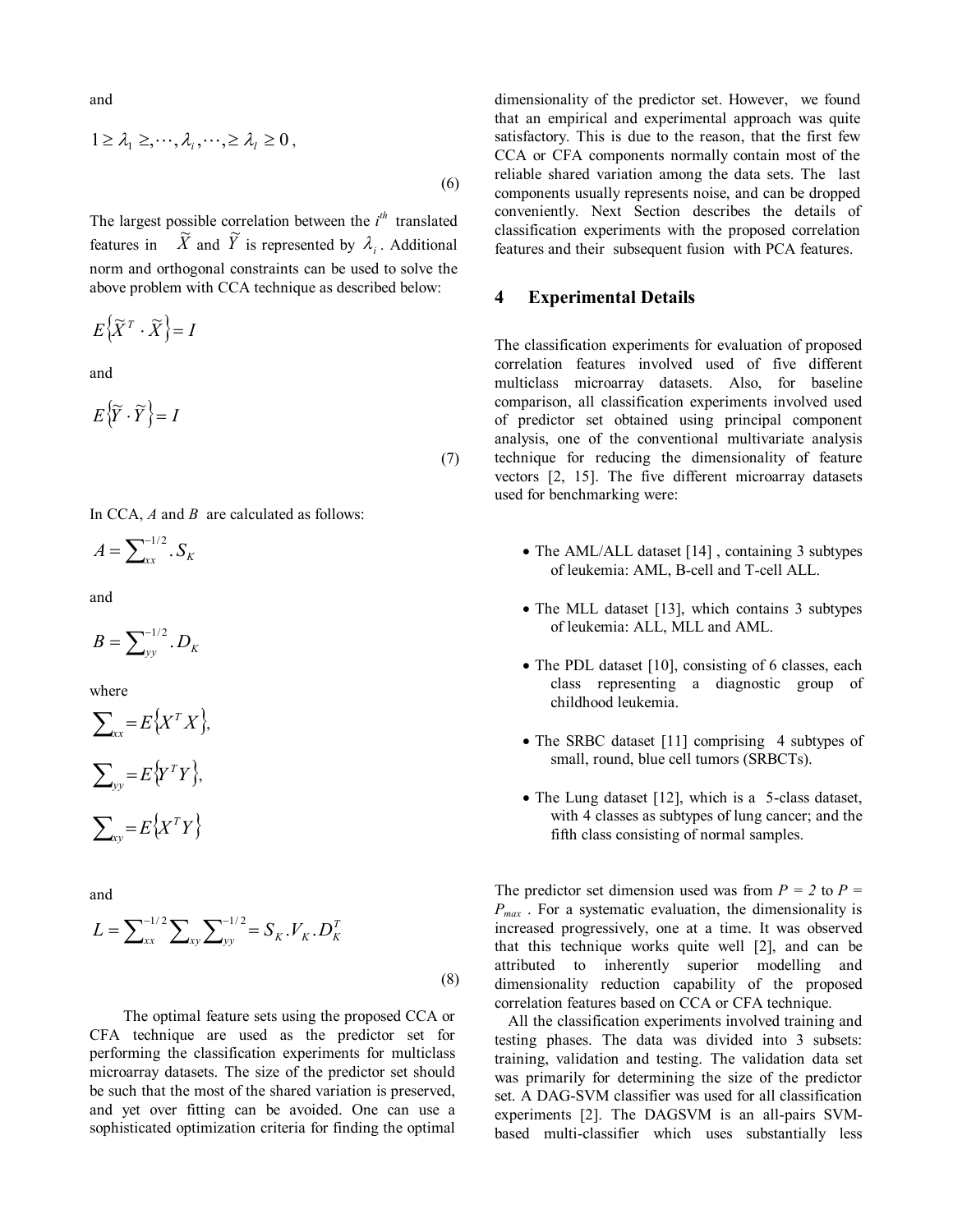training time compared to neural networks, and has been shown to produce significant accuracy in some of the previous studies [2, 15].

As can be observed in Table 1, it is possible to obtain better estimates of accuracy with the maximum size of the predictor set ranging from  $P_{max} = 10$  to  $P_{max} = 20$ , as the number of classes increases from  $K = 3$  to  $K = 5$ . This is a significant reduction in the dimensionality of the predictor set as compared to previous studies reported [2, 3].

**Table 1.** Predictor Set Dimensions for different benchmark datasets

| <b>Dataset</b> | <b>Type</b> | N     | K | $P_{max}$ |
|----------------|-------------|-------|---|-----------|
| <b>PDL</b>     | Affymetrix  | 12011 |   | 25        |
| Lung           | Affymetrix  | 1741  |   | 20        |
| <b>SRBC</b>    | cDNA        | 2308  |   | 15        |
| MLL            | Affymetrix  | 8681  | 3 | 12        |
| ALL            | Affymetrix  | 3571  |   |           |

Where *N* represents the number of CCA/CFA features and *K* represents the number of classes in the dataset.

The experimental evaluation comprised of several feature selection experiments with each data-set, including standalone (single mode) predictor sets involving CFA features, CCA features and PCA features, those corresponding to feature-level fusion of PCA, CCA and CFA features, and finally those involving score-level fusion of these features. As mentioned before, a DAGSVM classifier was used for evaluating the performance of different predictor set features from all the experiments.

**Table 2.** Classification Accuracy For a Predictor Set Size of *Pmax* 

| <b>Dataset</b> | <b>CFA</b> | <b>CCA</b> | <b>PCA</b> |
|----------------|------------|------------|------------|
| <b>NC160</b>   | 56%        | 53%        | 51%        |
| <b>PDL</b>     | 64.6%      | 58.4%      | 54%        |
| Lung           | 69.2%      | 63.2%      | 61%        |
| <b>SRBC</b>    | 72.3%      | 68.5%      | 66.9%      |
| <b>MLL</b>     | 73.8%      | 71.4%      | 68.5       |
| ALL            | 74.4%      | 72.5%      | 71.6%      |

Two different measures – classification accuracy and class-prediction error was used to evaluate the performance of the proposed predictor sets based on correlation features and their subsequent fusion. The classification accuracy for each class is defined as the ratio of correctly classified samples of that class to the class size in the test set. The classification accuracy is

measured as the difference between the best class accuracy and the worst class accuracy among the K class accuracies in a K-class dataset. A lower class-prediction error indicates a better classifier performance.

**Table 3.** Classification Accuracy with Feature-level Fusion\

| <b>Dataset</b> | <b>CFA</b><br><b>PCA</b> | <b>CCA</b><br><b>PCA</b> | <b>CCA</b><br><b>CFA</b> |
|----------------|--------------------------|--------------------------|--------------------------|
| <b>NC160</b>   | 58%                      | 61%                      | 63%                      |
| <b>PDL</b>     | 68.6%                    | 67.7%                    | 65.4%                    |
| Lung           | 72.3%                    | 68.3%                    | 67.2%                    |
| <b>SRBC</b>    | 82.4%                    | 83.4%                    | 82.4%                    |
| <b>MLL</b>     | 84.6%                    | 81.8%                    | 80.7%                    |
| <b>ALL</b>     | 86.8%                    | 82.7%                    | 81.4%                    |

**Table 4.** Classification Accuracy with Score-level Fusion

| <b>Dataset</b> | <b>CFA</b> | <b>CCA</b> | <b>CCA</b> |
|----------------|------------|------------|------------|
|                | $+PCA$     | $+PCA$     | $+$ CFA    |
| <b>NC160</b>   | 65%        | 71%        | 61%        |
| <b>PDL</b>     | 92.6%      | 92.6%      | 86%        |
| Lung           | 88.3%      | 84.3%      | 79.1%      |
| <b>SRBC</b>    | 91.6%      | 93.5%      | 81.5%      |
| <b>MLL</b>     | 94.8%      | 95.8%      | 88.8       |
| <b>ALL</b>     | 94.9%      | 96.7%      | 91.4%      |

As can be observed in Table 4, score level fusion of CFA features with PCA features, outperforms the single-mode and feature level fusion experiments, resulting in better classifier accuracy for different subsets of data shown in Table 1.

**Table 5.** Class-prediction error for different predictor set sizes (*Pmax*)

| <b>Dataset</b> | <b>CFA</b> | <b>CCA</b> | <b>CCA</b> |
|----------------|------------|------------|------------|
|                | $+PCA$     | $+PCA$     | $+PCA$     |
| <b>NC160</b>   | 0.69       | 0.71       | 0.66       |
| <b>PDL</b>     | 0.34       | 0.38       | 0.31       |
| Lung           | 0.53       | 0.59       | 0.49       |
| <b>SRBC</b>    | 0.12       | 0.18       | 0.09       |
| <b>MLL</b>     | 0.18       | 0.20       | 0.16       |
| <b>ALL</b>     | 0.16       | 0.21       | 0.15       |